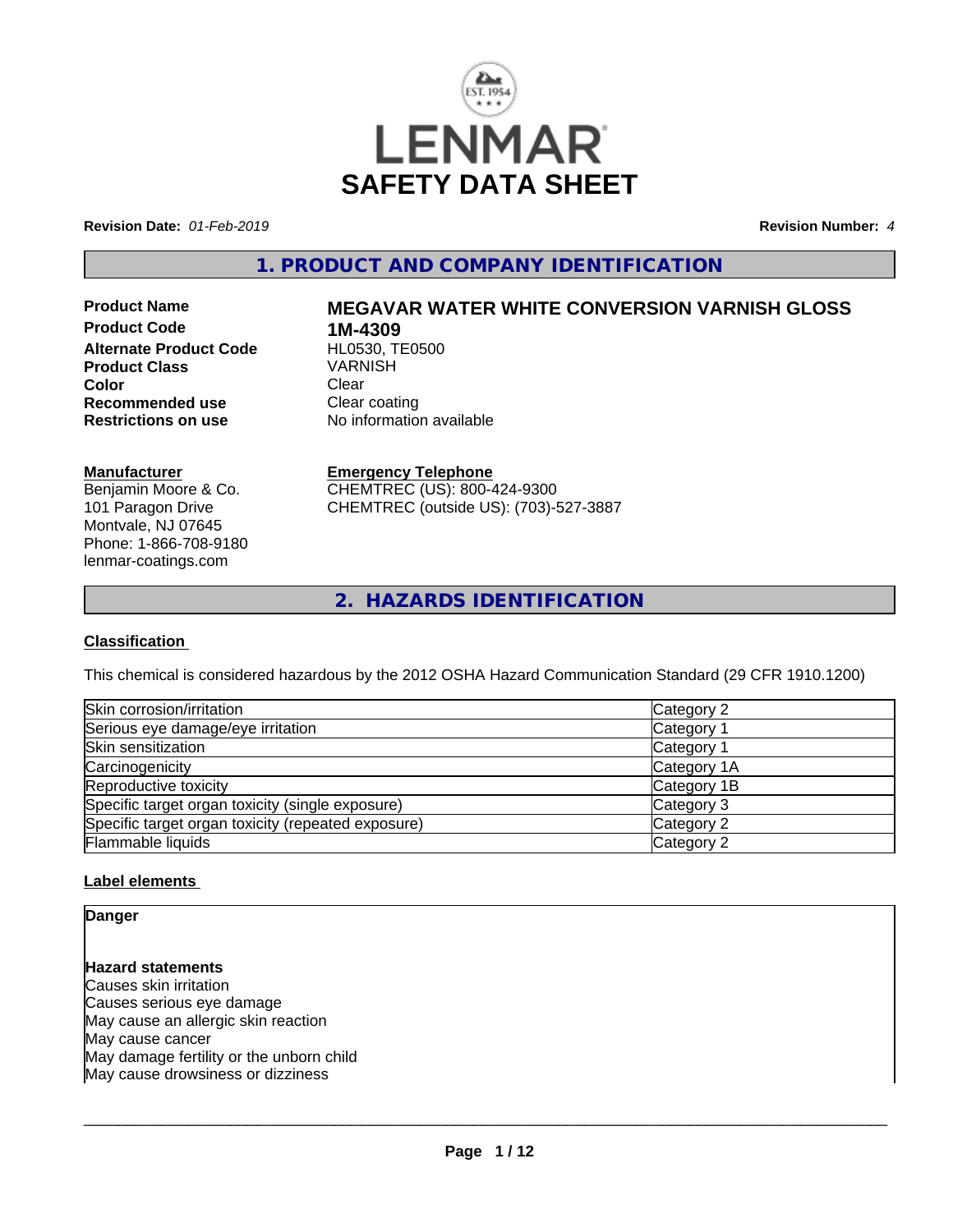

#### **Precautionary Statements - Prevention**

Obtain special instructions before use Do not handle until all safety precautions have been read and understood Use personal protective equipment as required Wash face, hands and any exposed skin thoroughly after handling Contaminated work clothing should not be allowed out of the workplace Wear protective gloves Do not breathe dust/fume/gas/mist/vapors/spray Use only outdoors or in a well-ventilated area Keep away from heat, hot surfaces, sparks, open flames and other ignition sources. No smoking Keep container tightly closed Ground/bond container and receiving equipment Use explosion-proof electrical/ventilating/lighting/equipment Use only non-sparking tools Take precautionary measures against static discharge Keep cool

#### **Precautionary Statements - Response**

IF exposed or concerned: Get medical advice/attention

#### **Eyes**

IF IN EYES: Rinse cautiously with water forseveral minutes. Remove contact lenses, if present and easy to do. Continue rinsing

Immediately call a POISON CENTER or doctor/physician

**Skin**

If skin irritation or rash occurs: Get medical advice/attention

IF ON SKIN (or hair): Remove/Take off immediately all contaminated clothing. Rinse skin with water/shower Wash contaminated clothing before reuse

#### **Inhalation**

IF INHALED: Remove victim to fresh air and keep at rest in a position comfortable for breathing

**Fire**

In case of fire: Use CO2, dry chemical, or foam for extinction

#### **Precautionary Statements - Storage**

Store locked up

Store in a well-ventilated place. Keep container tightly closed

#### **Precautionary Statements - Disposal**

Dispose of contents/container to an approved waste disposal plant

#### **Hazards not otherwise classified (HNOC)**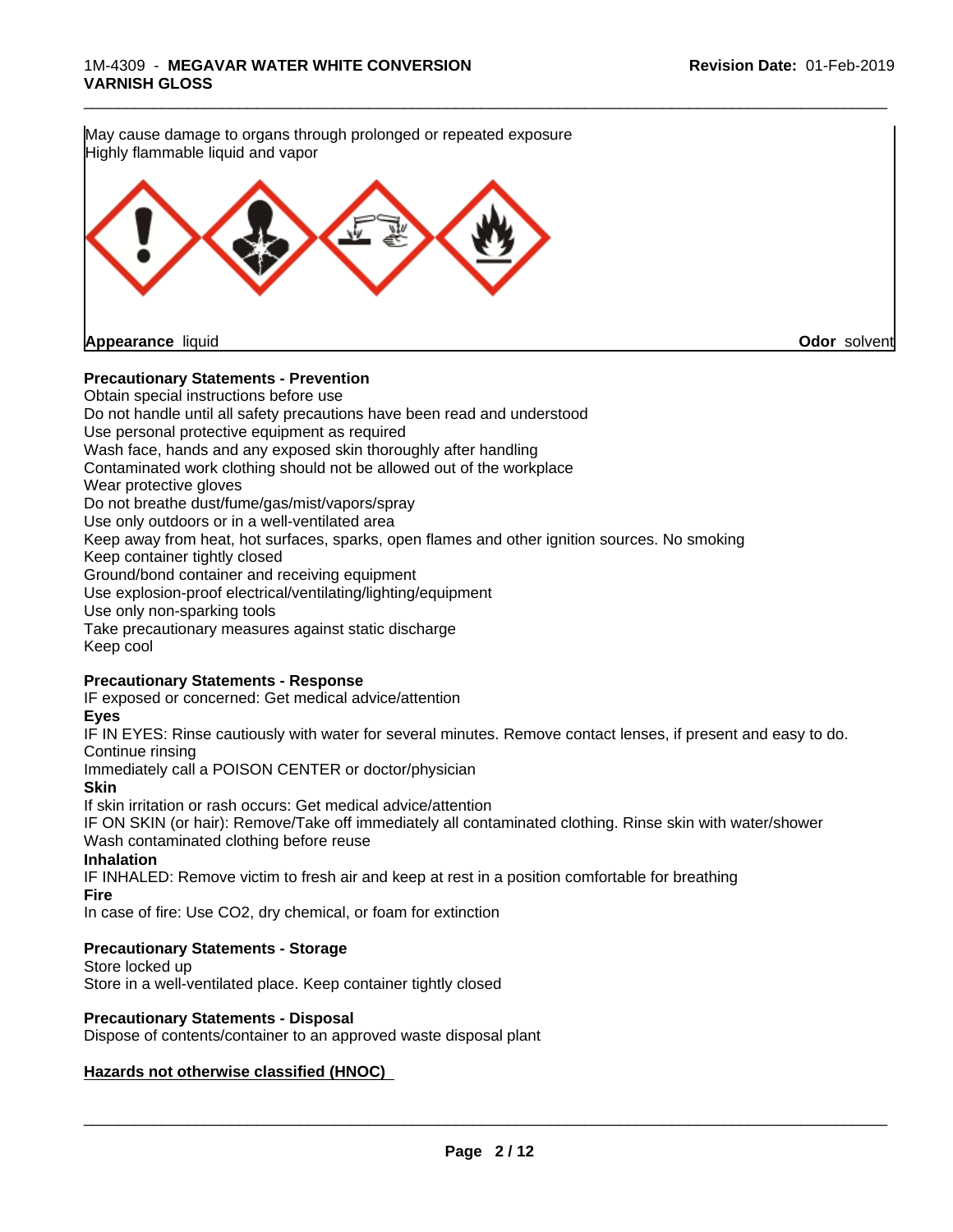#### Not applicable

#### **Other information**

No information available

#### **Other hazards**

 **IMPORTANT:** Designed to be mixed with other components. Mixture will have hazards of all components. Before opening packages, read all warning labels. Follow all precautions.

## **3. COMPOSITION INFORMATION ON COMPONENTS**

\_\_\_\_\_\_\_\_\_\_\_\_\_\_\_\_\_\_\_\_\_\_\_\_\_\_\_\_\_\_\_\_\_\_\_\_\_\_\_\_\_\_\_\_\_\_\_\_\_\_\_\_\_\_\_\_\_\_\_\_\_\_\_\_\_\_\_\_\_\_\_\_\_\_\_\_\_\_\_\_\_\_\_\_\_\_\_\_\_\_\_\_\_

| <b>Chemical name</b>         | CAS No.    | Weight-%    |
|------------------------------|------------|-------------|
| n-Butyl acetate              | 123-86-4   | 20 - 25     |
| Isobutyl alcohol             | 78-83-1    | $10 - 15$   |
| Ethanol                      | 64-17-5    | $5 - 10$    |
| Acetone                      | 67-64-1    | $5 - 10$    |
| VM&P naphtha                 | 64742-89-8 | - 5         |
| Toluene                      | 108-88-3   | $1 - 5$     |
| Isopropyl alcohol            | 67-63-0    | 1 - 5       |
| Methyl ethyl ketoxime        | 96-29-7    | $0.1 - 0.5$ |
| Octane                       | 111-65-9   | $0.1 - 0.5$ |
| Heptane                      | 142-82-5   | $0.1 - 0.5$ |
| 2-Methoxy-1-propanol acetate | 70657-70-4 | $0.1 - 0.5$ |

# **4. FIRST AID MEASURES**

#### **Description of first aid measures**

| <b>General Advice</b>                            | If symptoms persist, call a physician. Show this safety data sheet to the doctor in<br>attendance.                                                                                                                                  |
|--------------------------------------------------|-------------------------------------------------------------------------------------------------------------------------------------------------------------------------------------------------------------------------------------|
| <b>Eye Contact</b>                               | Immediate medical attention is required. Immediately flush with plenty of water.<br>After initial flushing, remove any contact lenses and continue flushing for at least<br>15 minutes.                                             |
| <b>Skin Contact</b>                              | Wash off immediately with soap and plenty of water while removing all<br>contaminated clothes and shoes. If skin irritation persists, call a physician. Wash<br>clothing before reuse. Destroy contaminated articles such as shoes. |
| <b>Inhalation</b>                                | Move to fresh air. If symptoms persist, call a physician.<br>If not breathing, give artificial respiration. Call a physician immediately.                                                                                           |
| Ingestion                                        | Clean mouth with water and afterwards drink plenty of water. Do not induce<br>vomiting without medical advice. Never give anything by mouth to an unconscious<br>person. Consult a physician.                                       |
| <b>Protection Of First-Aiders</b>                | Use personal protective equipment.                                                                                                                                                                                                  |
| <b>Most Important</b><br><b>Symptoms/Effects</b> | May cause allergic skin reaction.                                                                                                                                                                                                   |
| <b>Notes To Physician</b>                        | Treat symptomatically.                                                                                                                                                                                                              |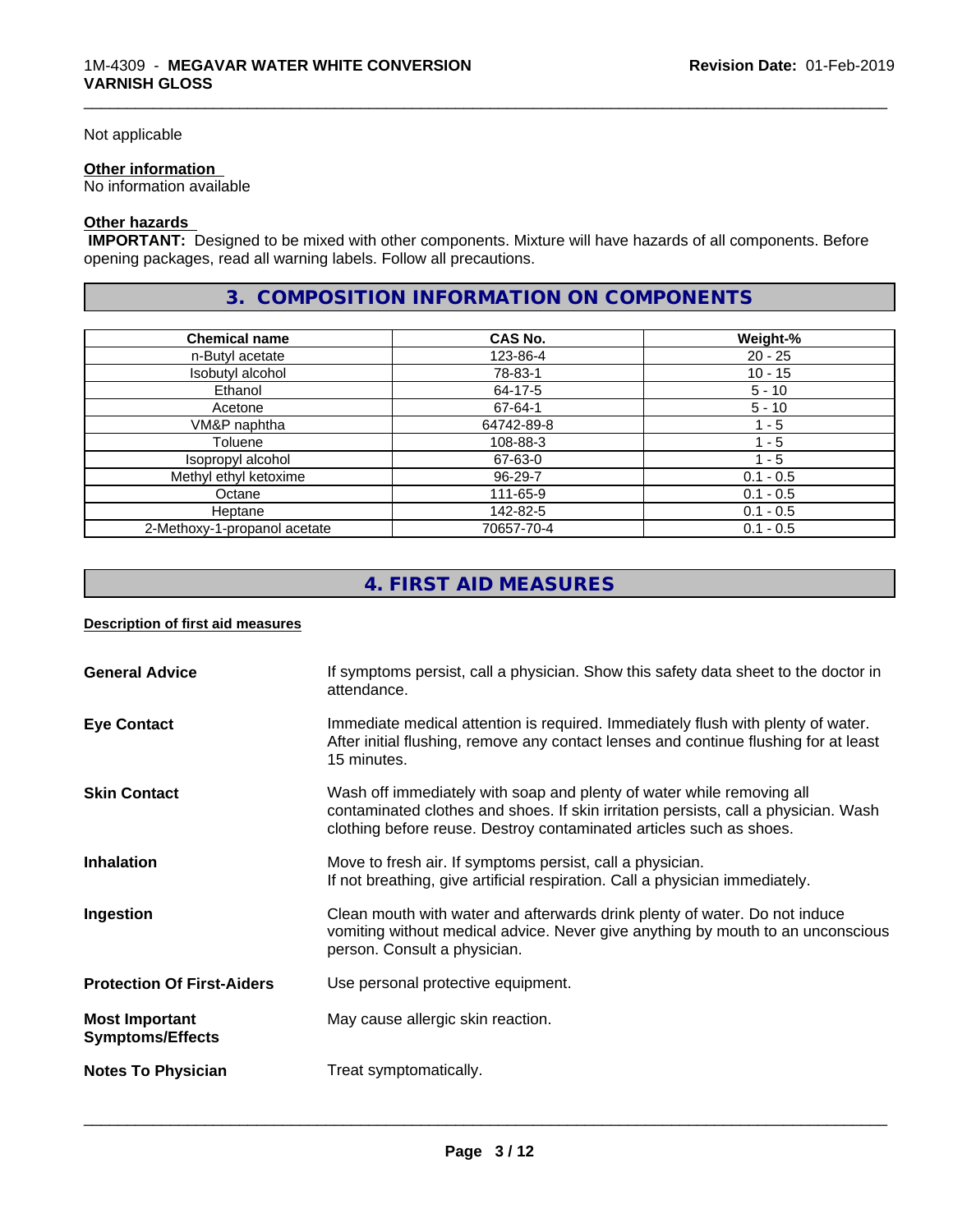# **5. FIRE-FIGHTING MEASURES**

\_\_\_\_\_\_\_\_\_\_\_\_\_\_\_\_\_\_\_\_\_\_\_\_\_\_\_\_\_\_\_\_\_\_\_\_\_\_\_\_\_\_\_\_\_\_\_\_\_\_\_\_\_\_\_\_\_\_\_\_\_\_\_\_\_\_\_\_\_\_\_\_\_\_\_\_\_\_\_\_\_\_\_\_\_\_\_\_\_\_\_\_\_

| <b>Flammable Properties</b>                                                      |                                                               |                                                                                                                                                                                                                                                                                                |                                       | Vapors may travel considerable distance to a source of<br>ignition and flash back. Vapors may cause flash fire.                              |  |
|----------------------------------------------------------------------------------|---------------------------------------------------------------|------------------------------------------------------------------------------------------------------------------------------------------------------------------------------------------------------------------------------------------------------------------------------------------------|---------------------------------------|----------------------------------------------------------------------------------------------------------------------------------------------|--|
| <b>Suitable Extinguishing Media</b>                                              |                                                               | Foam, dry powder or water. Use extinguishing measures<br>that are appropriate to local circumstances and the<br>surrounding environment.                                                                                                                                                       |                                       |                                                                                                                                              |  |
| <b>Protective Equipment And Precautions For</b><br><b>Firefighters</b>           |                                                               |                                                                                                                                                                                                                                                                                                |                                       | As in any fire, wear self-contained breathing apparatus<br>pressure-demand, MSHA/NIOSH (approved or equivalent)<br>and full protective gear. |  |
|                                                                                  | <b>Hazardous combustion products</b>                          |                                                                                                                                                                                                                                                                                                | which may be toxic and/or irritating. | Burning may result in carbon dioxide, carbon monoxide<br>and other combustion products of varying composition                                |  |
| <b>Specific Hazards Arising From The Chemical</b>                                |                                                               | Flammable. Flash back possible over considerable<br>distance. Keep product and empty container away from<br>heat and sources of ignition. Closed containers may<br>rupture if exposed to fire or extreme heat. Thermal<br>decomposition can lead to release of irritating gases and<br>vapors. |                                       |                                                                                                                                              |  |
|                                                                                  | <b>Sensitivity To Mechanical Impact</b>                       |                                                                                                                                                                                                                                                                                                | No                                    |                                                                                                                                              |  |
| <b>Sensitivity To Static Discharge</b>                                           |                                                               |                                                                                                                                                                                                                                                                                                | Yes                                   |                                                                                                                                              |  |
| <b>Flash Point Data</b><br>Flash Point (°F)<br>Flash Point (°C)<br><b>Method</b> |                                                               |                                                                                                                                                                                                                                                                                                | 39.0<br>3.9<br><b>PMCC</b>            |                                                                                                                                              |  |
| <b>Flammability Limits In Air</b>                                                |                                                               |                                                                                                                                                                                                                                                                                                |                                       |                                                                                                                                              |  |
|                                                                                  | Lower flammability limit:<br><b>Upper flammability limit:</b> |                                                                                                                                                                                                                                                                                                | Not available<br>Not available        |                                                                                                                                              |  |
| <b>NFPA</b>                                                                      | Health: 2                                                     | <b>Flammability: 3</b>                                                                                                                                                                                                                                                                         | Instability: 1                        | <b>Special: Not Applicable</b>                                                                                                               |  |
| <b>NFPA Legend</b>                                                               |                                                               |                                                                                                                                                                                                                                                                                                |                                       |                                                                                                                                              |  |

- 0 Not Hazardous
- 1 Slightly
- 2 Moderate
- 3 High
- 4 Severe

*The ratings assigned are only suggested ratings, the contractor/employer has ultimate responsibilities for NFPA ratings where this system is used.*

*Additional information regarding the NFPA rating system is available from the National Fire Protection Agency (NFPA) at www.nfpa.org.*

# **6. ACCIDENTAL RELEASE MEASURES**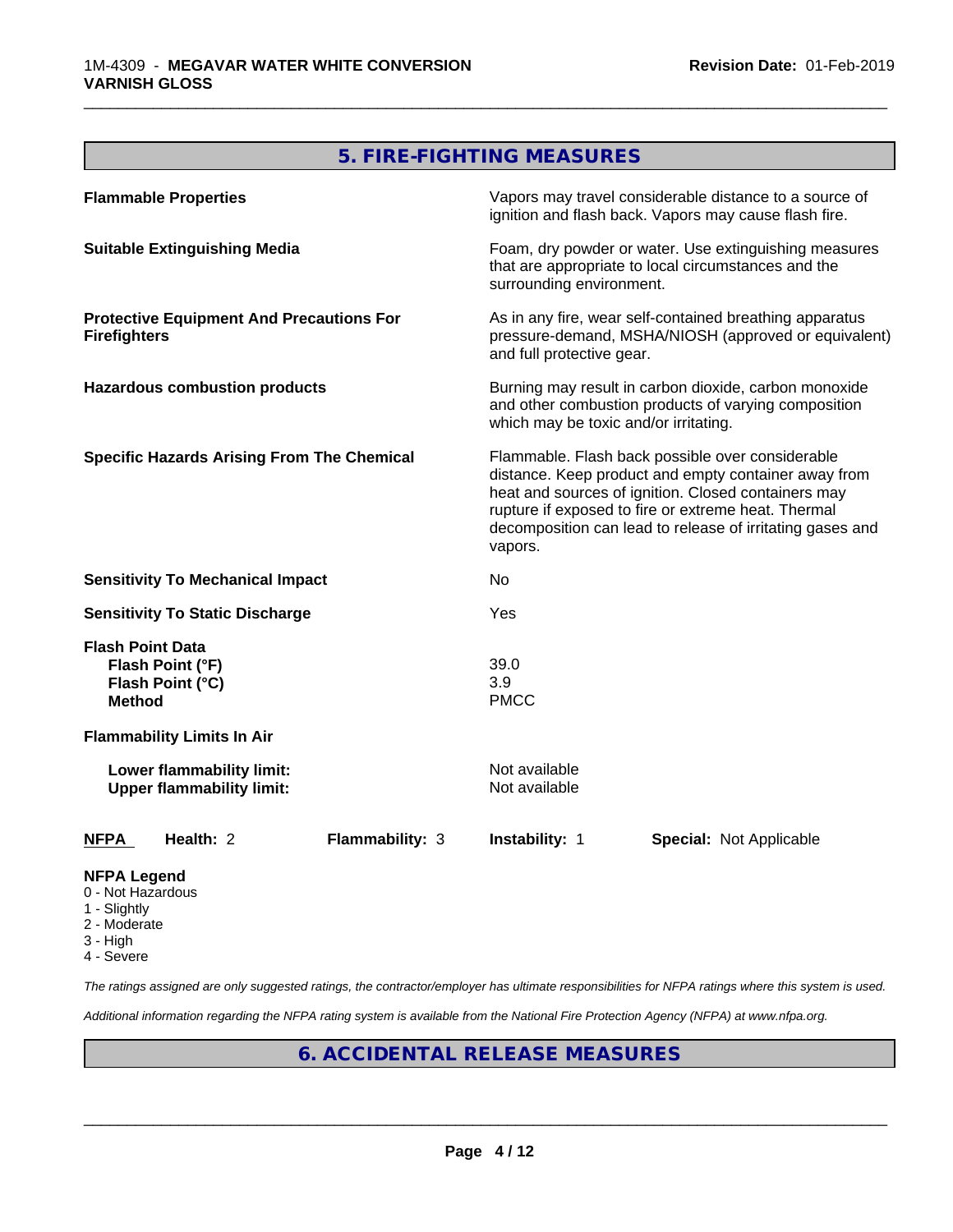| <b>Personal Precautions</b>                                                                                                                                                                                                                     | Remove all sources of ignition. Take precautions to prevent flashback. Ground<br>and bond all containers and handling equipment. Take precautionary measures<br>against static discharges. Ensure adequate ventilation. Avoid contact with skin,<br>eyes and clothing. Use personal protective equipment.                                                                                                                                                                                                                                                                                                                                                              |
|-------------------------------------------------------------------------------------------------------------------------------------------------------------------------------------------------------------------------------------------------|------------------------------------------------------------------------------------------------------------------------------------------------------------------------------------------------------------------------------------------------------------------------------------------------------------------------------------------------------------------------------------------------------------------------------------------------------------------------------------------------------------------------------------------------------------------------------------------------------------------------------------------------------------------------|
| <b>Other Information</b>                                                                                                                                                                                                                        | Prevent further leakage or spillage if safe to do so. Do not allow material to<br>contaminate ground water system. Prevent product from entering drains. Do not<br>flush into surface water or sanitary sewer system. Local authorities should be<br>advised if significant spillages cannot be contained.                                                                                                                                                                                                                                                                                                                                                             |
| <b>Environmental precautions</b>                                                                                                                                                                                                                | See Section 12 for additional Ecological Information.                                                                                                                                                                                                                                                                                                                                                                                                                                                                                                                                                                                                                  |
| Dam up. Soak up with inert absorbent material. Use a non-sparking or explosion<br><b>Methods for Cleaning Up</b><br>proof means to transfer material to a sealed, appropriate container for disposal.<br>Clean contaminated surface thoroughly. |                                                                                                                                                                                                                                                                                                                                                                                                                                                                                                                                                                                                                                                                        |
|                                                                                                                                                                                                                                                 | 7. HANDLING AND STORAGE                                                                                                                                                                                                                                                                                                                                                                                                                                                                                                                                                                                                                                                |
| <b>Handling</b>                                                                                                                                                                                                                                 | Avoid contact with skin, eyes and clothing. Wear personal protective equipment.<br>Do not breathe vapors or spray mist. Use only in ventilated areas. Prevent vapor<br>build-up by providing adequate ventilation during and after use.<br>Take precautionary measures against static discharges. To avoid ignition of<br>vapors by static electricity discharge, all metal parts of the equipment must be<br>grounded. Keep away from heat, sparks and flame. Do not smoke. Extinguish all<br>flames and pilot lights, and turn off stoves, heaters, electric motors and other<br>sources of ignition during use and until all vapors are gone. Ignition and/or flash |
| <b>Storage</b>                                                                                                                                                                                                                                  | back may occur.<br>Keep containers tightly closed in a dry, cool and well-ventilated place. Keep away<br>from heat. Keep away from open flames, hot surfaces and sources of ignition.<br>Keep in properly labeled containers. Keep out of the reach of children.                                                                                                                                                                                                                                                                                                                                                                                                       |
| <b>Incompatible Materials</b>                                                                                                                                                                                                                   | Incompatible with strong acids and bases and strong oxidizing agents.                                                                                                                                                                                                                                                                                                                                                                                                                                                                                                                                                                                                  |
|                                                                                                                                                                                                                                                 | Technical measures/Precautions Ensure adequate ventilation. Use only where airflow will keep vapors from building<br>up in or near the work area in adjoining rooms. Comply with all national, state, and<br>local codes pertaining to the storage, handling, dispensing and disposal of<br>flammable liquids.                                                                                                                                                                                                                                                                                                                                                         |
|                                                                                                                                                                                                                                                 | Dissipate static electricity during transfer by grounding and bonding containers<br>and equipment before transferring material. All equipment should be non-sparking<br>and explosion proof. Use explosion proof electrical equipment for ventilation,<br>lighting and material handling.                                                                                                                                                                                                                                                                                                                                                                              |

\_\_\_\_\_\_\_\_\_\_\_\_\_\_\_\_\_\_\_\_\_\_\_\_\_\_\_\_\_\_\_\_\_\_\_\_\_\_\_\_\_\_\_\_\_\_\_\_\_\_\_\_\_\_\_\_\_\_\_\_\_\_\_\_\_\_\_\_\_\_\_\_\_\_\_\_\_\_\_\_\_\_\_\_\_\_\_\_\_\_\_\_\_

# **8. EXPOSURE CONTROLS/PERSONAL PROTECTION**

## **Exposure Limits**

| <b>Chemical name</b> | <b>ACGIH TLV</b> | <b>OSHA PEL</b>            |
|----------------------|------------------|----------------------------|
| n-Butyl acetate      | 150 ppm - TWA    | 150 ppm - TWA              |
|                      | 200 ppm - STEL   | $710 \text{ ma/m}^3$ - TWA |
| Isobutyl alcohol     | 50 ppm - TWA     | 100 ppm - TWA              |
|                      |                  | $300 \text{ mg/m}^3$ - TWA |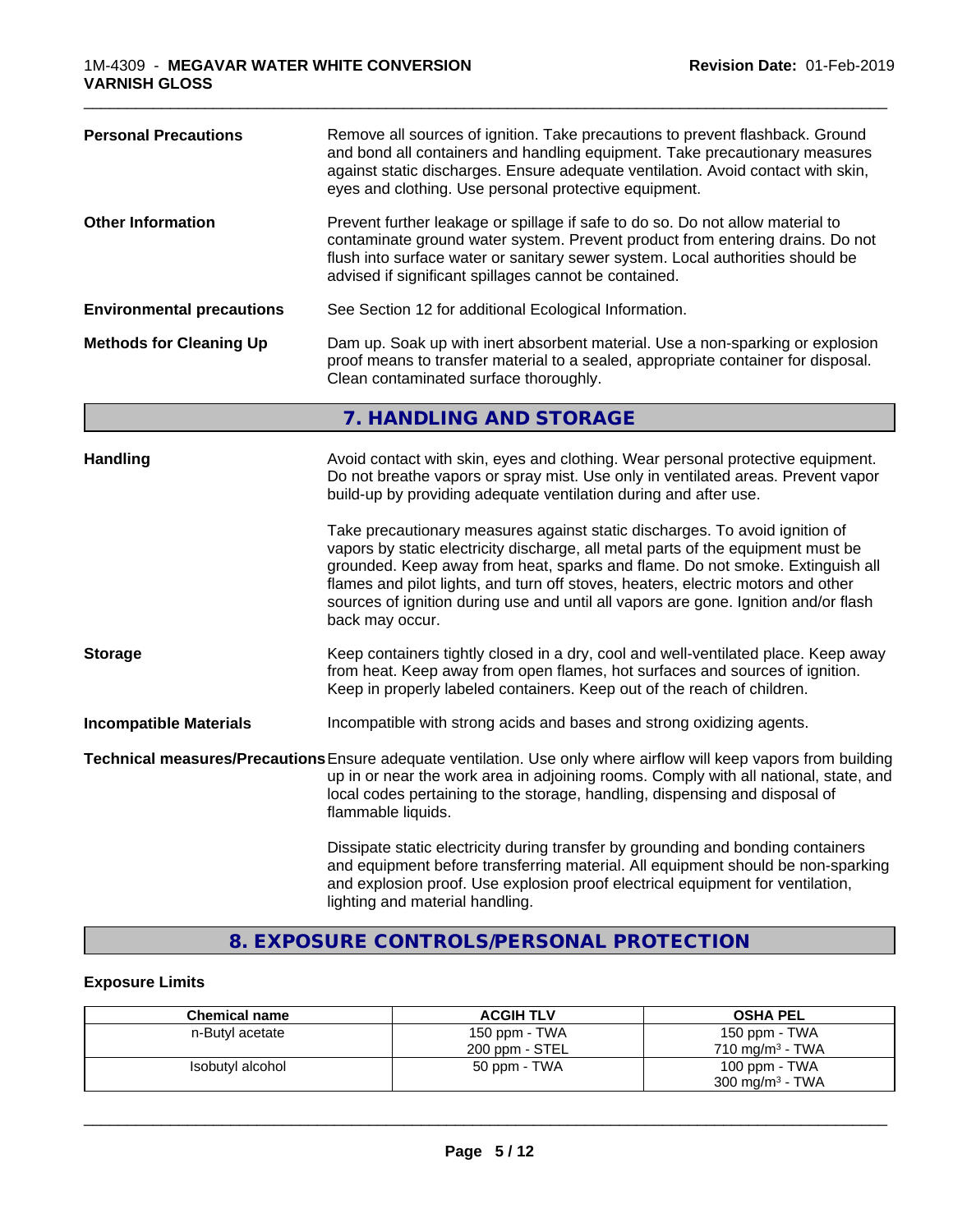#### 1M-4309 - **MEGAVAR WATER WHITE CONVERSION VARNISH GLOSS**

| Ethanol           | STEL: 1000 ppm                  | 1000 ppm - TWA<br>1900 mg/m <sup>3</sup> - TWA |
|-------------------|---------------------------------|------------------------------------------------|
| Acetone           | 250 ppm - TWA<br>500 ppm - STEL | 1000 ppm - TWA<br>2400 mg/m <sup>3</sup> - TWA |
| Toluene           | 20 ppm - TWA                    | 200 ppm - TWA<br>300 ppm - Ceiling             |
| Isopropyl alcohol | 200 ppm - TWA<br>400 ppm - STEL | 400 ppm - TWA<br>980 mg/m <sup>3</sup> - TWA   |
| Octane            | 300 ppm - TWA                   | 500 ppm - TWA<br>2350 mg/m <sup>3</sup> - TWA  |
| Heptane           | 400 ppm - TWA<br>500 ppm - STEL | 500 ppm - TWA<br>2000 mg/m <sup>3</sup> - TWA  |

\_\_\_\_\_\_\_\_\_\_\_\_\_\_\_\_\_\_\_\_\_\_\_\_\_\_\_\_\_\_\_\_\_\_\_\_\_\_\_\_\_\_\_\_\_\_\_\_\_\_\_\_\_\_\_\_\_\_\_\_\_\_\_\_\_\_\_\_\_\_\_\_\_\_\_\_\_\_\_\_\_\_\_\_\_\_\_\_\_\_\_\_\_

#### **Legend**

ACGIH - American Conference of Governmental Industrial Hygienists Exposure Limits OSHA - Occupational Safety & Health Administration Exposure Limits N/E - Not Established

# **Appropriate engineering controls Engineering Measures** Ensure adequate ventilation, especially in confined areas. **Personal Protective Equipment**<br> **Eye/Face Protection** Safety glasses with side-shields. If splashes are likely to occur, wear:. Tightly fitting safety goggles. **Skin Protection** Long sleeved clothing. Protective gloves. **Respiratory Protection** Use only with adequate ventilation. In operations where exposure limits are exceeded, use a NIOSH approved respirator that has been selected by a technically qualified person for the specific work conditions. When spraying the product or applying in confined areas, wear a NIOSH approved respirator specified for paint spray or organic vapors. **Hygiene Measures** Avoid contact with skin, eyes and clothing. Remove and wash contaminated clothing before re-use. Wash thoroughly after handling.

### **9. PHYSICAL AND CHEMICAL PROPERTIES**

| Appearance                        | liquid                   |
|-----------------------------------|--------------------------|
| Odor                              | solvent                  |
| <b>Odor Threshold</b>             | No information available |
| Density (Ibs/gal)                 | $7.6 - 8.0$              |
| <b>Specific Gravity</b>           | $0.92 - 0.94$            |
| рH                                | No information available |
| <b>Viscosity (cps)</b>            | No information available |
| Solubility(ies)                   | No information available |
| <b>Water solubility</b>           | No information available |
| <b>Evaporation Rate</b>           | No information available |
| Vapor pressure @20 °C (kPa)       | No information available |
| Vapor density                     | No information available |
| Wt. % Solids                      | $30 - 40$                |
| Vol. % Solids                     | $25 - 35$                |
| Wt. % Volatiles                   | $60 - 70$                |
| Vol. % Volatiles                  | $65 - 75$                |
| <b>VOC Regulatory Limit (g/L)</b> | <680                     |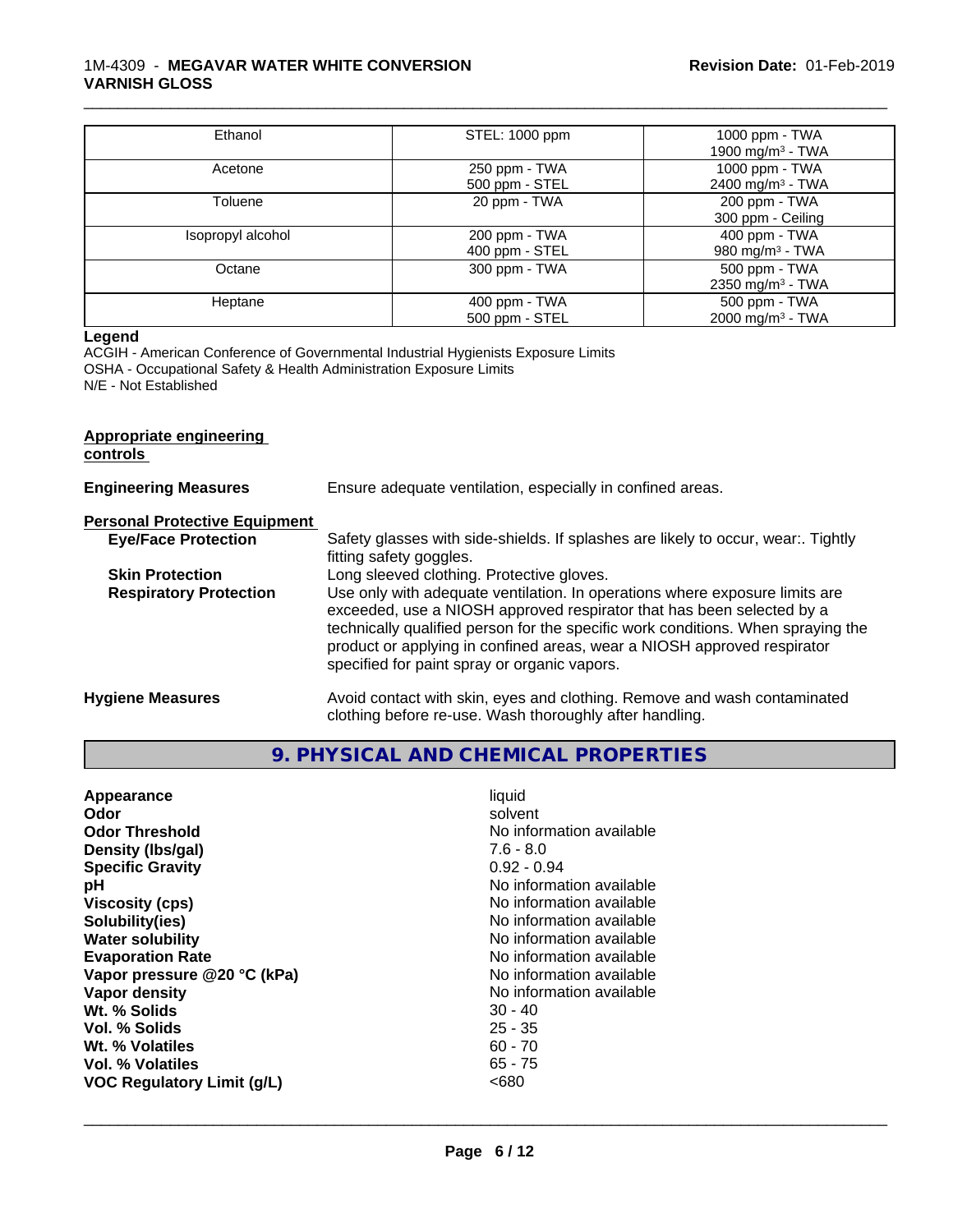| <b>Boiling Point (°F)</b><br>136     |                          |
|--------------------------------------|--------------------------|
| <b>Boiling Point (°C)</b><br>58      |                          |
| Freezing Point (°F)                  | No information available |
| <b>Freezing Point (°C)</b>           | No information available |
| Flash Point (°F)                     | 39.0                     |
| 3.9<br>Flash Point (°C)              |                          |
| <b>Method</b>                        | <b>PMCC</b>              |
| Flammability (solid, gas)            | Not applicable           |
| <b>Upper flammability limit:</b>     | No information available |
| Lower flammability limit:            | No information available |
| <b>Autoignition Temperature (°F)</b> | No information available |
| <b>Autoignition Temperature (°C)</b> | No information available |
| Decomposition Temperature (°F)       | No information available |
| Decomposition Temperature (°C)       | No information available |
| <b>Partition coefficient</b>         | No information available |

\_\_\_\_\_\_\_\_\_\_\_\_\_\_\_\_\_\_\_\_\_\_\_\_\_\_\_\_\_\_\_\_\_\_\_\_\_\_\_\_\_\_\_\_\_\_\_\_\_\_\_\_\_\_\_\_\_\_\_\_\_\_\_\_\_\_\_\_\_\_\_\_\_\_\_\_\_\_\_\_\_\_\_\_\_\_\_\_\_\_\_\_\_

**10. STABILITY AND REACTIVITY**

**Reactivity No data available No data available Chemical Stability Stability** Stable under normal conditions. Hazardous polymerisation does not occur. **Conditions to avoid Conditions to avoid Conditions keep** away from open flames, hot surfaces, static electricity and sources of ignition. Sparks. Elevated temperature. **Incompatible Materials Incompatible with strong acids and bases and strong** oxidizing agents. **Hazardous Decomposition Products** Thermal decomposition can lead to release of irritating gases and vapors. **Possibility of hazardous reactions** None under normal conditions of use.

**11. TOXICOLOGICAL INFORMATION**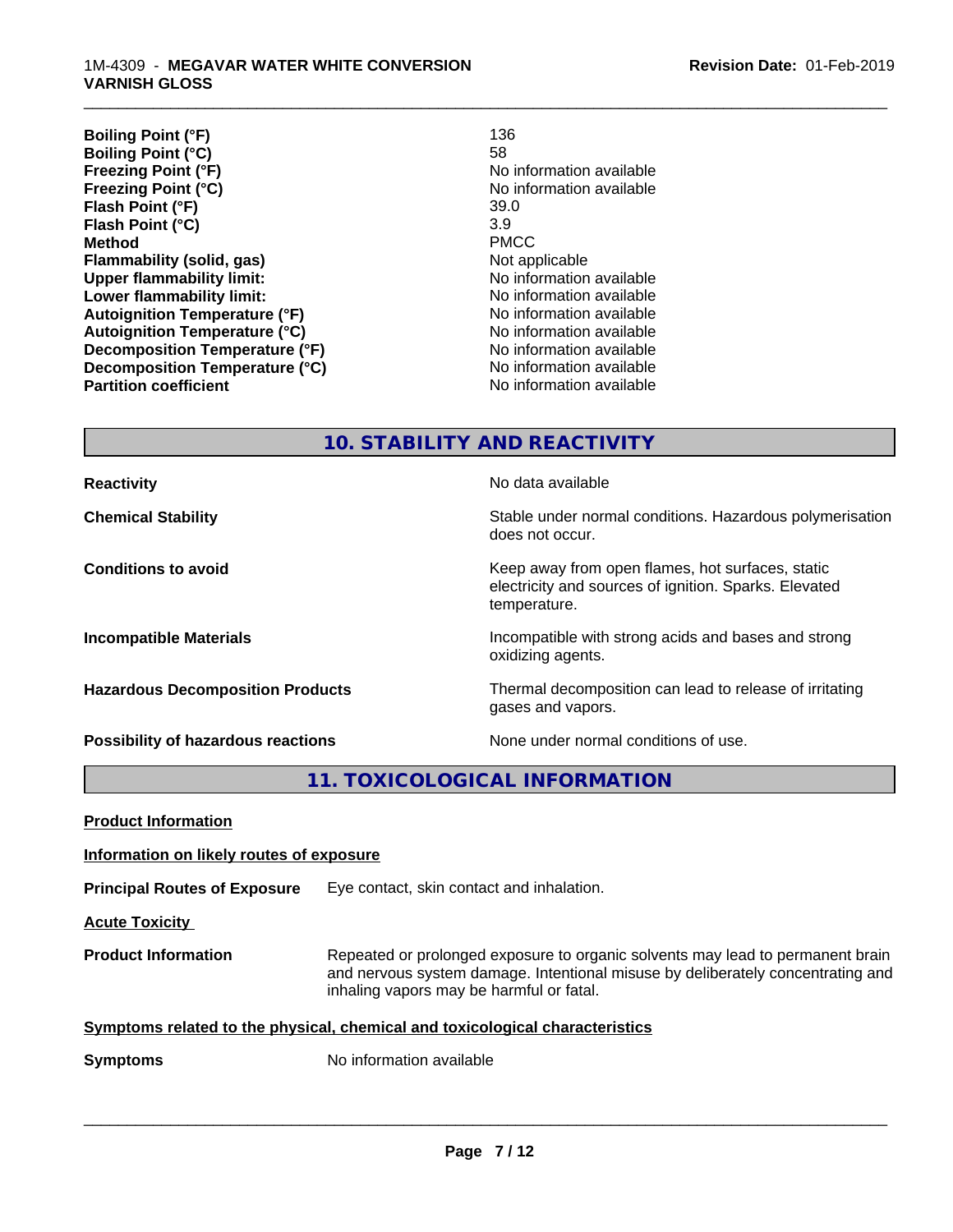#### **Delayed and immediate effects as well as chronic effects from short and long-term exposure**

| Eye contact                     | Severely irritating to eyes. May cause burns. Risk of serious damage to eyes.                                                                                                                                                                                 |
|---------------------------------|---------------------------------------------------------------------------------------------------------------------------------------------------------------------------------------------------------------------------------------------------------------|
| <b>Skin contact</b>             | May cause skin irritation and/or dermatitis. Prolonged skin contact may defat the<br>skin and produce dermatitis.                                                                                                                                             |
| Ingestion                       | Harmful if swallowed. Ingestion may cause irritation to mucous membranes. Small<br>amounts of this product aspirated into the respiratory system during ingestion or<br>vomiting may cause mild to severe pulmonary injury, possibly progressing to<br>death. |
| <b>Inhalation</b>               | Harmful by inhalation. High vapor / aerosol concentrations are irritating to the<br>eyes, nose, throat and lungs and may cause headaches, dizziness, drowsiness,<br>unconsciousness, and other central nervous system effects.                                |
| <b>Sensitization</b>            | May cause an allergic skin reaction                                                                                                                                                                                                                           |
| <b>Neurological Effects</b>     | No information available.                                                                                                                                                                                                                                     |
| <b>Mutagenic Effects</b>        | No information available.                                                                                                                                                                                                                                     |
| <b>Reproductive Effects</b>     | May damage fertility or the unborn child.                                                                                                                                                                                                                     |
| <b>Developmental Effects</b>    | No information available.                                                                                                                                                                                                                                     |
| <b>Target organ effects</b>     | No information available.                                                                                                                                                                                                                                     |
| <b>STOT - repeated exposure</b> | Causes damage to organs through prolonged or repeated exposure if inhaled.<br>May cause disorder and damage to the. liver. kidney. spleen. blood. Central<br>nervous system.                                                                                  |
| <b>STOT - single exposure</b>   | May cause disorder and damage to the. Respiratory system. Central nervous<br>system.                                                                                                                                                                          |
| Other adverse effects           | No information available.                                                                                                                                                                                                                                     |
| <b>Aspiration Hazard</b>        | May be harmful if swallowed and enters airways. Small amounts of this product<br>aspirated into the respiratory system during ingestion or vomiting may cause mild<br>to severe pulmonary injury, possibly progressing to death.                              |

\_\_\_\_\_\_\_\_\_\_\_\_\_\_\_\_\_\_\_\_\_\_\_\_\_\_\_\_\_\_\_\_\_\_\_\_\_\_\_\_\_\_\_\_\_\_\_\_\_\_\_\_\_\_\_\_\_\_\_\_\_\_\_\_\_\_\_\_\_\_\_\_\_\_\_\_\_\_\_\_\_\_\_\_\_\_\_\_\_\_\_\_\_

#### **Numerical measures of toxicity**

#### **The following values are calculated based on chapter 3.1 of the GHS document**

| ATEmix (oral)                        | 8999 mg/ka  |
|--------------------------------------|-------------|
| <b>ATEmix (dermal)</b>               | 10689 mg/kg |
| <b>ATEmix (inhalation-dust/mist)</b> | 59.4 ma/L   |
| <b>ATEmix (inhalation-vapor)</b>     | 83.7 mg/L   |

#### **Component Information**

| Chemical name                    | Oral LD50             | Dermal LD50                | <b>Inhalation LC50</b>                |
|----------------------------------|-----------------------|----------------------------|---------------------------------------|
| n-Butyl acetate<br>123-86-4      | $= 10768$ mg/kg (Rat) | $> 17600$ mg/kg (Rabbit)   |                                       |
| Isobutyl alcohol<br>78-83-1      | $= 2460$ mg/kg (Rat)  | $=$ 3400 mg/kg (Rabbit)    | $> 6.5$ mg/L (Rat) 4 h                |
| Ethanol<br>64-17-5               | $= 7060$ mg/kg (Rat)  |                            | $= 124.7$ mg/L (Rat) 4 h              |
| Acetone<br>67-64-1               | $=$ 5800 mg/kg (Rat)  |                            | $= 50100$ mg/m <sup>3</sup> (Rat) 8 h |
| VM&P naphtha<br>64742-89-8       |                       | $=$ 3000 mg/kg (Rabbit)    |                                       |
| Toluene<br>108-88-3              | $= 2600$ mg/kg (Rat)  | $= 12000$ mg/kg (Rabbit)   | $= 12.5$ mg/L (Rat) 4 h               |
| Isopropyl alcohol<br>67-63-0     | $= 1870$ mg/kg (Rat)  | $= 4059$ mg/kg (Rabbit)    | $= 72600$ mg/m <sup>3</sup> (Rat) 4 h |
| Methyl ethyl ketoxime<br>96-29-7 | $= 930$ mg/kg (Rat)   | 1000 - 1800 mg/kg (Rabbit) | $>$ 4800 mg/m <sup>3</sup> (Rat) 4 h  |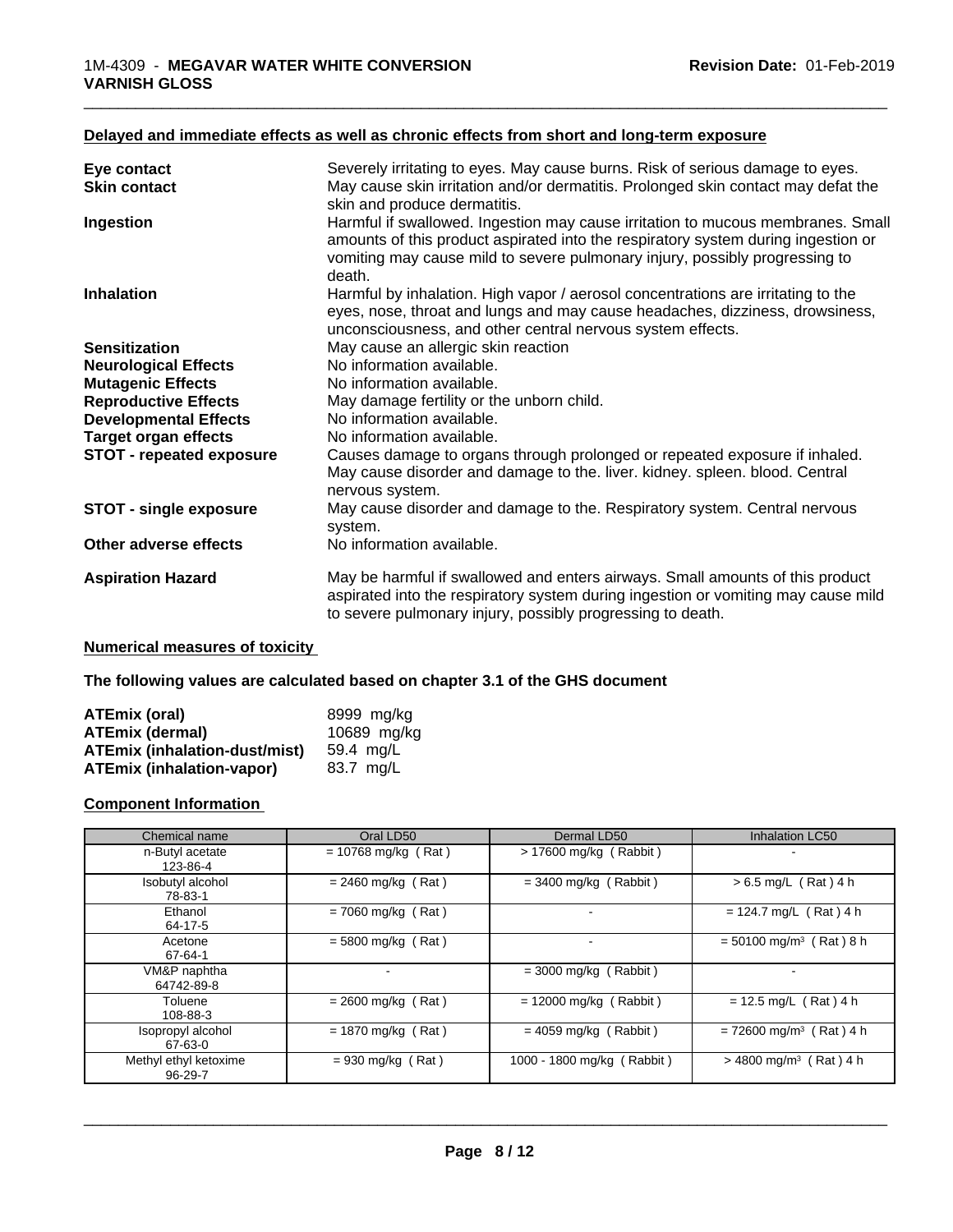#### 1M-4309 - **MEGAVAR WATER WHITE CONVERSION VARNISH GLOSS**

| Octane<br>111-65-9  |                                    | $(Rat)$ 4 h = 25260 ppm<br>⊧18 g/m <sup>3</sup><br>'≕<br>$'$ Rat)<br>) 4 h                   |
|---------------------|------------------------------------|----------------------------------------------------------------------------------------------|
| Heptane<br>142-82-5 | (Rabbit<br>$= 3000$ mg/kg $\prime$ | $'$ Rat) 4 h<br>$\stackrel{\scriptscriptstyle >}{\scriptscriptstyle \sim} 103$ g/m $^3$<br>= |

n-Butyl acetate 123-86-4 ( 20 - 25 )

Component **Sensitization** 

\_\_\_\_\_\_\_\_\_\_\_\_\_\_\_\_\_\_\_\_\_\_\_\_\_\_\_\_\_\_\_\_\_\_\_\_\_\_\_\_\_\_\_\_\_\_\_\_\_\_\_\_\_\_\_\_\_\_\_\_\_\_\_\_\_\_\_\_\_\_\_\_\_\_\_\_\_\_\_\_\_\_\_\_\_\_\_\_\_\_\_\_\_

non-sensitizing (guinea pig)

#### **Carcinogenicity**

*Limited evidence of a carcinogenic effect.*

## **12. ECOLOGICAL INFORMATION**

#### **Ecotoxicity Effects**

The environmental impact of this product has not been fully investigated.

#### **Product Information**

#### **Acute Toxicity to Fish**

No information available

#### **Acute Toxicity to Aquatic Invertebrates**

No information available

#### **Acute Toxicity to Aquatic Plants**

No information available

#### **Persistence / Degradability**

No information available.

#### **Bioaccumulation**

There is no data for this product.

#### **Mobility in Environmental Media**

No information available.

**Ozone** Not applicable

#### **Component Information**

#### **Acute Toxicity to Fish**

n-Butyl acetate LC50: 18 mg/L (Fathead Minnow - 96 hr.) Acetone LC50: 8300 (Bluegill - 96 hr.) mg/L Methyl ethyl ketoxime LC50: 48 mg/L (Bluegill sunfish - 96 hr.)

#### **Acute Toxicity to Aquatic Invertebrates**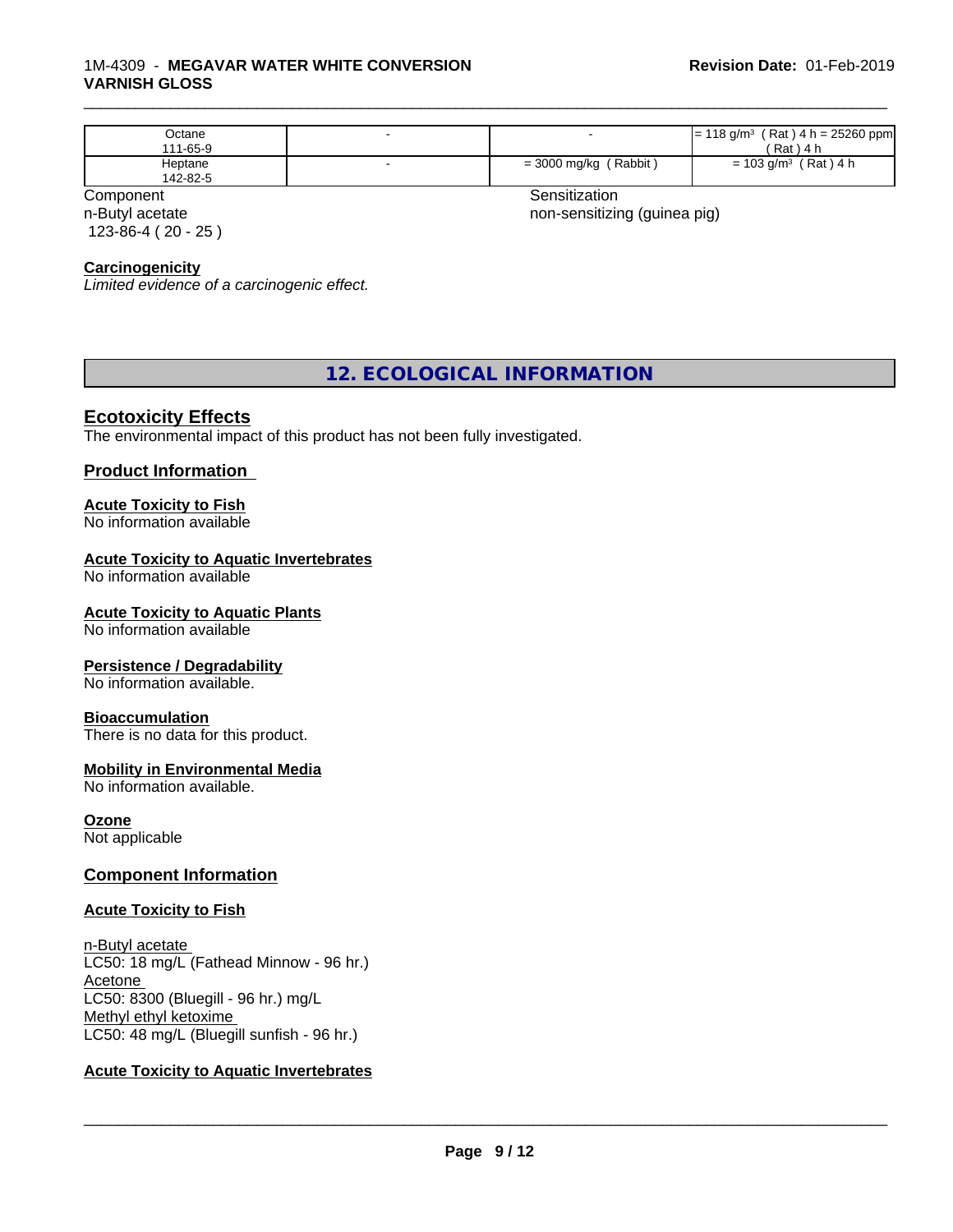n-Butyl acetate EC50: 72.8 mg/L (Daphnia magna - 48 hr.) Acetone EC50: 12600 mg/L (Daphnia magna - 48 hr.) Methyl ethyl ketoxime EC50: 750 mg/L (Daphnia magna - 48 hr.)

#### **Acute Toxicity to Aquatic Plants**

n-Butyl acetate EC50: 674.7 mg/L (Green algae (Scenedesmus subspicatus), 72 hrs.)

|                                | 13. DISPOSAL CONSIDERATIONS                                                                                                                                                                                               |
|--------------------------------|---------------------------------------------------------------------------------------------------------------------------------------------------------------------------------------------------------------------------|
| <b>Waste Disposal Method</b>   | Dispose of in accordance with federal, state, and local regulations. Local<br>requirements may vary, consult your sanitation department or state-designated<br>environmental protection agency for more disposal options. |
| <b>Empty Container Warning</b> | Emptied containers may retain product residue. Follow label warnings even after<br>container is emptied. Residual vapors may explode on ignition.                                                                         |
|                                | <b>14. TRANSPORT INFORMATION</b>                                                                                                                                                                                          |

\_\_\_\_\_\_\_\_\_\_\_\_\_\_\_\_\_\_\_\_\_\_\_\_\_\_\_\_\_\_\_\_\_\_\_\_\_\_\_\_\_\_\_\_\_\_\_\_\_\_\_\_\_\_\_\_\_\_\_\_\_\_\_\_\_\_\_\_\_\_\_\_\_\_\_\_\_\_\_\_\_\_\_\_\_\_\_\_\_\_\_\_\_

| DOT<br><b>Proper Shipping Name</b><br><b>Hazard class</b><br>UN-No.<br><b>Packing Group</b><br><b>Description</b> | <b>PAINT</b><br>3<br>UN1263<br>Ш<br>UN1263, PAINT, 3, II |
|-------------------------------------------------------------------------------------------------------------------|----------------------------------------------------------|
| <b>ICAO/IATA</b>                                                                                                  | Contact the preparer for further information.            |
| <b>IMDG/IMO</b>                                                                                                   | Contact the preparer for further information.            |

**15. REGULATORY INFORMATION**

# **International Inventories**

| <b>TSCA: United States</b> | Yes - All components are listed or exempt. |
|----------------------------|--------------------------------------------|
| <b>DSL: Canada</b>         | Yes - All components are listed or exempt. |

# **Federal Regulations**

#### **SARA 311/312 hazardous categorization**

| Acute health hazard               | Yes |
|-----------------------------------|-----|
| Chronic Health Hazard             | Yes |
| Fire hazard                       | Yes |
| Sudden release of pressure hazard | Nο  |
| <b>Reactive Hazard</b>            | N٥  |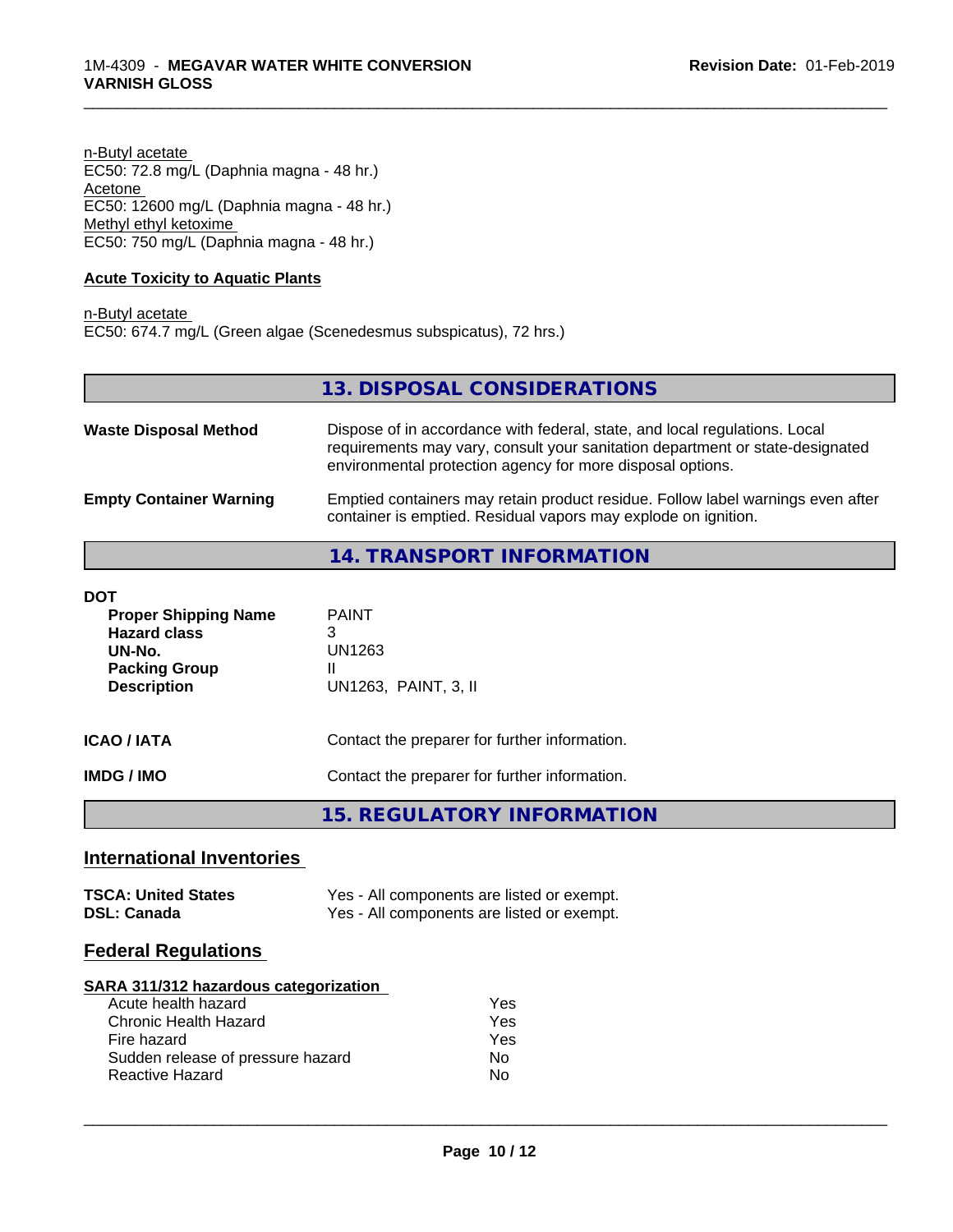#### **SARA 313**

Section 313 of Title III of the Superfund Amendments and Reauthorization Act of 1986 (SARA). This product contains a chemical or chemicals which are subject to the reporting requirements of the Act and Title 40 of the Code of Federal Regulations, Part 372:

| <b>Chemical name</b> | CAS No.  | <u>Weight-%</u> | <b>CERCLA/SARA 313</b><br>(de minimis concentration) |
|----------------------|----------|-----------------|------------------------------------------------------|
| Гoluene              | 108-88-3 | - 5             |                                                      |
| Isopropyl alcohol    | 67-63-0  | - 5             |                                                      |

\_\_\_\_\_\_\_\_\_\_\_\_\_\_\_\_\_\_\_\_\_\_\_\_\_\_\_\_\_\_\_\_\_\_\_\_\_\_\_\_\_\_\_\_\_\_\_\_\_\_\_\_\_\_\_\_\_\_\_\_\_\_\_\_\_\_\_\_\_\_\_\_\_\_\_\_\_\_\_\_\_\_\_\_\_\_\_\_\_\_\_\_\_

# **Clean Air Act,Section 112 Hazardous Air Pollutants (HAPs) (see 40 CFR 61)**

This product contains the following HAPs:

| <b>Chemical name</b> | CAS No.  | Weight-%                 | <b>Hazardous Air Pollutant</b> |
|----------------------|----------|--------------------------|--------------------------------|
|                      |          |                          | (HAP)                          |
| oluene <sup>-</sup>  | 108-88-3 | $\overline{\phantom{a}}$ | Listed                         |

### **US State Regulations**

#### **California Proposition 65**

**A** WARNING: Cancer and Reproductive Harm– www.P65warnings.ca.gov

#### **State Right-to-Know**

| <b>Chemical name</b> | <b>Massachusetts</b> | <b>New Jersey</b> | Pennsylvania |
|----------------------|----------------------|-------------------|--------------|
| n-Butyl acetate      |                      |                   |              |
| Isobutyl alcohol     |                      |                   |              |
| Ethanol              |                      |                   |              |
| Acetone              |                      |                   |              |
| Toluene              |                      |                   |              |
| Isopropyl alcohol    |                      |                   |              |
| cellulose, nitrate   |                      |                   |              |
| 2-Butoxyethanol      |                      |                   |              |

#### **Legend**

X - Listed

# **16. OTHER INFORMATION**

**HMIS** - **Health:** 2\* **Flammability:** 3 **Reactivity:** 1 **PPE:** - **HMIS Legend** 0 - Minimal Hazard

- 1 Slight Hazard
- 2 Moderate Hazard
- 3 Serious Hazard
- 4 Severe Hazard
- \* Chronic Hazard